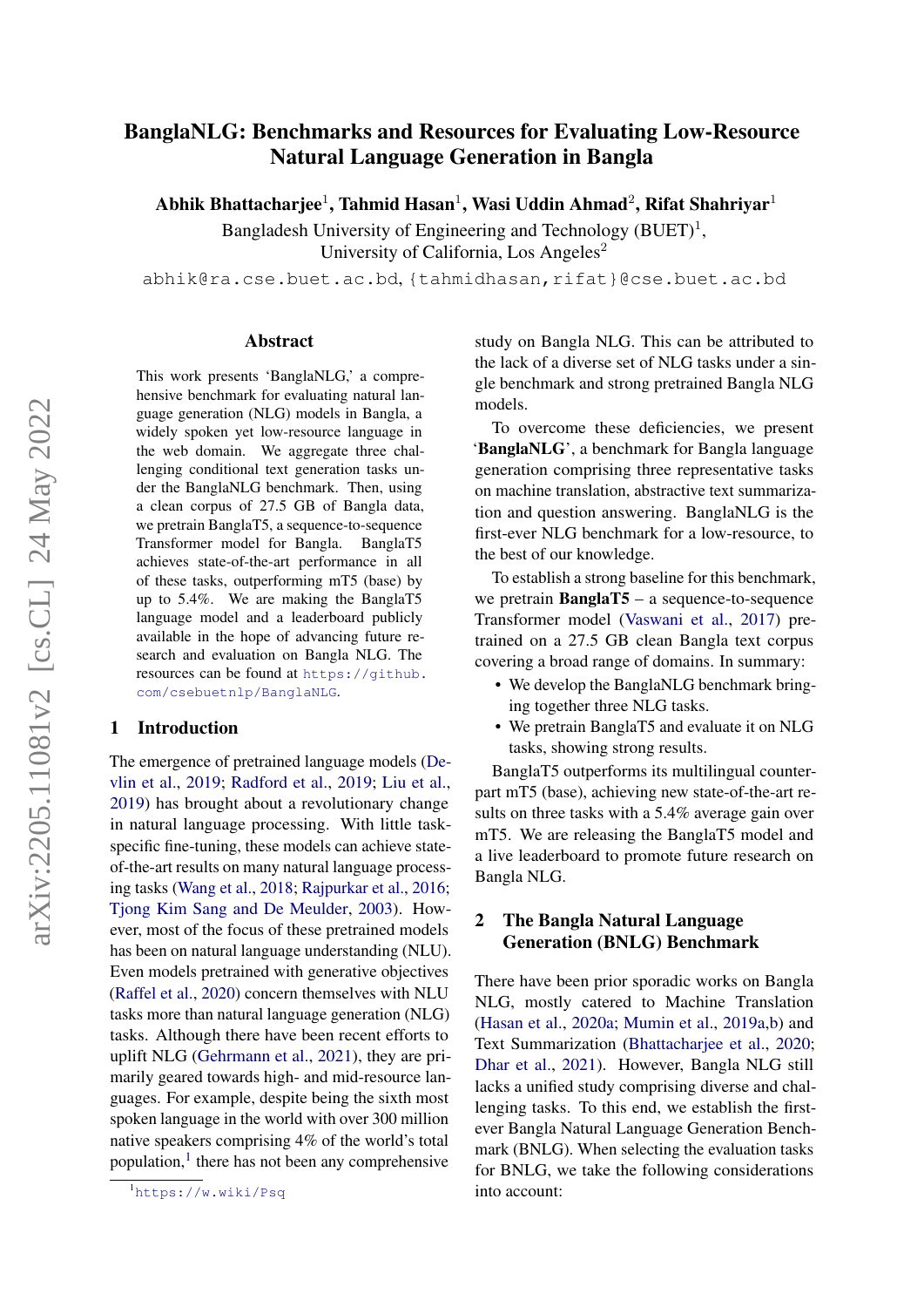<span id="page-1-1"></span>

| <b>Task</b>                                   | <b>Corpus</b>       | <b>Train</b>              | $\bf  Dev $ | lTestl | Metric                    | Domain |
|-----------------------------------------------|---------------------|---------------------------|-------------|--------|---------------------------|--------|
| Machine Translation (bn $\leftrightarrow$ en) | BanglaNMT 2.751.315 |                           |             |        | 598 1,000 SacreBLEU       | Misc.  |
| Abstractive Text Summarization                | XL Sum              |                           |             |        | 8.102 1.012 1.012 ROUGE-2 | BBC.   |
| <b>Question Answering</b>                     | TyDiOA              | 127,771 2,502 2,504 F1/EM |             |        |                           | Wiki.  |

Table 1: Dataset statistics and basic characteristics of BNLG

Task diversity The tasks should focus on evaluating the generalization capabilities of an NLG model. Therefore, they should vary in task nature – the length of input and output, the type of generated text, target domain, and the size of the dataset.

Task difficulty The tasks should be reasonably challenging while not being unsolvable. In addition, models evaluated on these tasks should be able to compete with human performance.

Reliable evaluation The selected tasks should have reliable automated evaluation metrics to assess the quality of the generated text. Therefore, we do not consider weakly conditioned tasks such as answer-agnostic question generation, where there are many plausible outputs for a given input.

Quality and availability The selected datasets for these tasks should meet the minimum quality standards and be accessible to encourage researchers to design better NLG models.

Considering the above, we design BNLG as an aggregation of three tasks, namely, *Machine Translation*, *Abstractive Text Summarization*, and *Question Answering*. We briefly describe them below:

1. Machine Translation. Machine translation is perhaps the most studied NLG task in Bangla and the most commonly benchmarked NLG task in general. For this task, we use the BanglaNMT parallel corpus introduced by [\(Hasan et al.,](#page-4-2) [2020a\)](#page-4-2). It is the largest Bangla-English machine translation dataset curated, with 2.75 million parallel pairs as the training data. The sentence pairs originate from various domains such as Wikipedia, news articles, religious and law documents, etc. We evaluate the NLG models in both directions on this dataset, i.e., English to Bangla and Bangla to English. This is particularly challenging since it assesses an NLG model's bilingual generation capabilities. Following standard practice, we use detokenized SacreBLEU [\(Post,](#page-5-3) [2018\)](#page-5-3) as the evaluation metric for this task.

2. Abstractive Text Summarization. This task aims to generate a short and fluent summary given a long text document. We chose the Bangla portion of XL-Sum [\(Hasan et al.,](#page-4-4) [2021b\)](#page-4-4) for this task. XL-Sum is a large comprehensive dataset for abstractive text summarization where the article and summaries are annotated by professional annotators of BBC. The news articles cover various topics such as entertainment, science, technology, sports, etc. For this task, we use ROUGE-2 [\(Lin,](#page-5-4) [2004\)](#page-5-4)<sup>[2](#page-1-0)</sup> as the evaluation metric.

3. Question Answering. This is a fundamental NLP task that can be modeled as both an NLU and NLG task. For this task, we use the BQA [\(Bhat](#page-3-1)[tacharjee et al.,](#page-3-1) [2022\)](#page-3-1) dataset. The training data of BQA is machine translated, while the validation and test data come from the human-annotated question-answer pairs of TyDi-QA [\(Clark et al.,](#page-3-2) [2020\)](#page-3-2) secondary Gold passage task. Although the TyDi-QA task only contains answerable questions, BQA introduced unanswerable questions to the task to make it more challenging. Following SQuAD 2.0 [\(Rajpurkar et al.,](#page-6-6) [2018\)](#page-6-6), we use Exact Match (EM) and F1 as the evaluation metrics.

We present detailed statistics of the BNLG benchmark in Table [1.](#page-1-1)

# 3 BanglaT5

In this section, we describe the pretraining data, objectives, and model architecture of BanglaT5.

### 3.1 Pretraining Data

We chose Bangla2B+ [\(Bhattacharjee et al.,](#page-3-1) [2022\)](#page-3-1) as the pretraining data for BanglaT5. This is a 27.5 GB dataset containing 5.25 million documents collected from a meticulously selected list of web sources. While larger sources of Bangla data dumps like CCNet [\(Wenzek et al.,](#page-6-7) [2020\)](#page-6-7) and mC4 [\(Xue et al.,](#page-6-8) [2021\)](#page-6-8) are available, these contain a lot of noise and offensive texts that are difficult to remove. For a generative model, even small amounts of unwanted texts in pretraining could lead to potentially dangerous biases in generated text [\(Luccioni](#page-5-5) [and Viviano,](#page-5-5) [2021\)](#page-5-5). Therefore, we opted not to use them.

<span id="page-1-0"></span><sup>&</sup>lt;sup>2</sup>We use the rouge implementation of  $https:$ [//github.com/csebuetnlp/xl-sum/tree/](https://github.com/csebuetnlp/xl-sum/tree/master/multilingual_rouge_scoring) [master/multilingual\\_rouge\\_scoring](https://github.com/csebuetnlp/xl-sum/tree/master/multilingual_rouge_scoring), since it supports Bangla stemming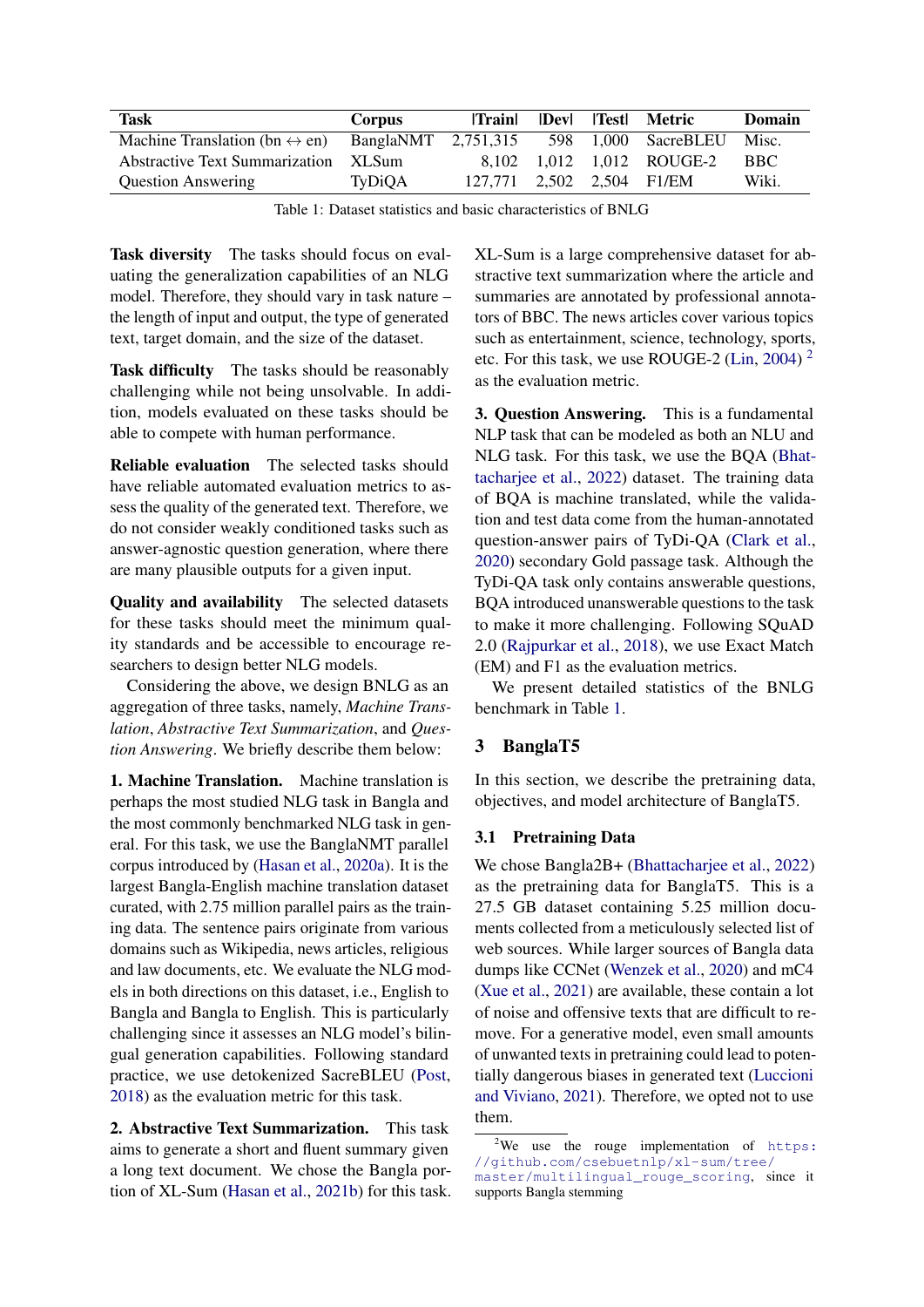| Model        | Params. | MТ              | ATS. | OА                          | <b>BNLG Score</b> |
|--------------|---------|-----------------|------|-----------------------------|-------------------|
| $mT5$ (base) | 582M    | 36.6/22.5 10.27 |      | 58.95/65.32                 | 38.73             |
| BanglaT5     | 247M    |                 |      | 38.8/25.2 13.66 68.49/74.77 | 44.18             |

Table 2: Performance comparison on different downstream tasks

#### 3.2 Pre-processing

Following [Hasan et al.](#page-4-5) [\(2020b\)](#page-4-5), we preprocessed the text using their normalization pipeline. We trained a SentencePiece [\(Kudo and Richardson,](#page-4-6) [2018\)](#page-4-6) vocabulary of 32000 subword tokens on the normalized corpus with a character coverage of 0.99995. While creating a training sample, we limited the maximum sequence length to 512 tokens for both input and output. After tokenization, we had 4.8 million data points with an average sequence length of 402.32 tokens.

### 3.3 Pretraining Objective

For generative language modeling, two standard choices are decoder-only language models [\(Mikolov et al.,](#page-5-6) [2010\)](#page-5-6) and encoder-decoder models [\(Sutskever et al.,](#page-6-9) [2014\)](#page-6-9). [\(Radford et al.,](#page-6-0) [2019\)](#page-6-0) train a decoder-only left-to-right Transformer language model pretrained on the conditional continuation objective. However, to provide more flexibility on generation and possible usage on understanding tasks, we only consider encoder-decoder models following the original design of Transformer [\(Vaswani et al.,](#page-6-5) [2017\)](#page-6-5). These models are trained typically by maximizing the likelihood of the target output given an input. To increase the capacity of both the encoder and decoder, they are generally trained with different denoising objectives. For instance, BART [\(Lewis et al.,](#page-5-7) [2020b\)](#page-5-7), and mBART [\(Liu et al.,](#page-5-8) [2020\)](#page-5-8) use a text infilling based denoising objective, whereas MARGE [\(Lewis et al.,](#page-4-7) [2020a\)](#page-4-7) is a multilingual encoder-decoder model that is trained to reconstruct a document in one language by retrieving documents in other languages.

Following [\(Raffel et al.,](#page-6-4) [2020\)](#page-6-4), we pretrain BanglaT5 using a masked language modeling "span-correction" denoising objective, which has been empirically shown to be an optimal choice for encoder-decoder models. In this objective, consecutive spans of input tokens are replaced with a mask token, and the model is trained to reconstruct the masked-out tokens.

#### 3.4 Model Architecture & Hyperparameters

We pretrained the base variant of the T5 model (12 layers, 12 attention heads, 768 hidden size, 2048 feed-forward size with GEGLU activation [\(Shazeer,](#page-6-10) [2020\)](#page-6-10)in the feed-forward layer for both the encoder and decoder) with a batch size of 65536 tokens for 3 million steps on a v3-8 TPU instance on GCP. We used the Adam [\(Kingma and Ba,](#page-4-8) [2015\)](#page-4-8) optimizer with a 3e-4 learning rate and linear warmup of 10k steps, and 'inverse square root' learning rate decay.

# 4 Experiments & Results

We fine-tuned BanglaT5 on the selected tasks of BNLG and compared it with its multilingual counterpart mT5 (base) [\(Xue et al.,](#page-6-8) [2021\)](#page-6-8) trained on 101 languages.

All pretrained models were fine-tuned for 3- 15 epochs on each task with batch size 32-128. We used linear warmup with a ratio of 0.1, label smoothing of 0.1, and weight decay of 1e-6 with the Adam optimizer. The best model was evaluated based on the validation performance after each epoch.

During inference, we used beam-search [\(Och](#page-5-9) [and Ney,](#page-5-9) [2004\)](#page-5-9) with beam size 5 (on all tasks except QA), removed duplicated trigrams during beam search [\(Fan et al.,](#page-4-9) [2018\)](#page-4-9) and used a length penalty [\(Wu et al.,](#page-6-11) [2016\)](#page-6-11) of 0.6. For QA, we use greedy decoding, i.e., picking the most probable token during each decoding step.

The results on different downstream tasks are detailed in Table 2. In all the tasks, BanglaT5 outperformed mT5 by a considerable margin of 5.45%, achieving an average score of 44.18. In monolingual tasks, as expected, BanglaT5 achieves a big performance gain over mT5 (up to 9.54% in the QA task), which can be attributed to the quality of the pretraining data. However, we find the Machine Translation results particularly interesting, where BanglaT5 outperforms the multilingual mT5 in both (bn $\rightarrow$ en) and (en $\rightarrow$ bn) by 2.2% and 2.7%, respectively. This suggests that despite having very little English data in the pretraining corpus, BanglaT5 can generalize well to a new translation language, given quality fine-tuning data. Furthermore, BanglaT5 is superior in performance and substantially compute- and memory-efficient due to its smaller size (less than half the parameters of mT5). In practice, we observe 2-2.5x faster train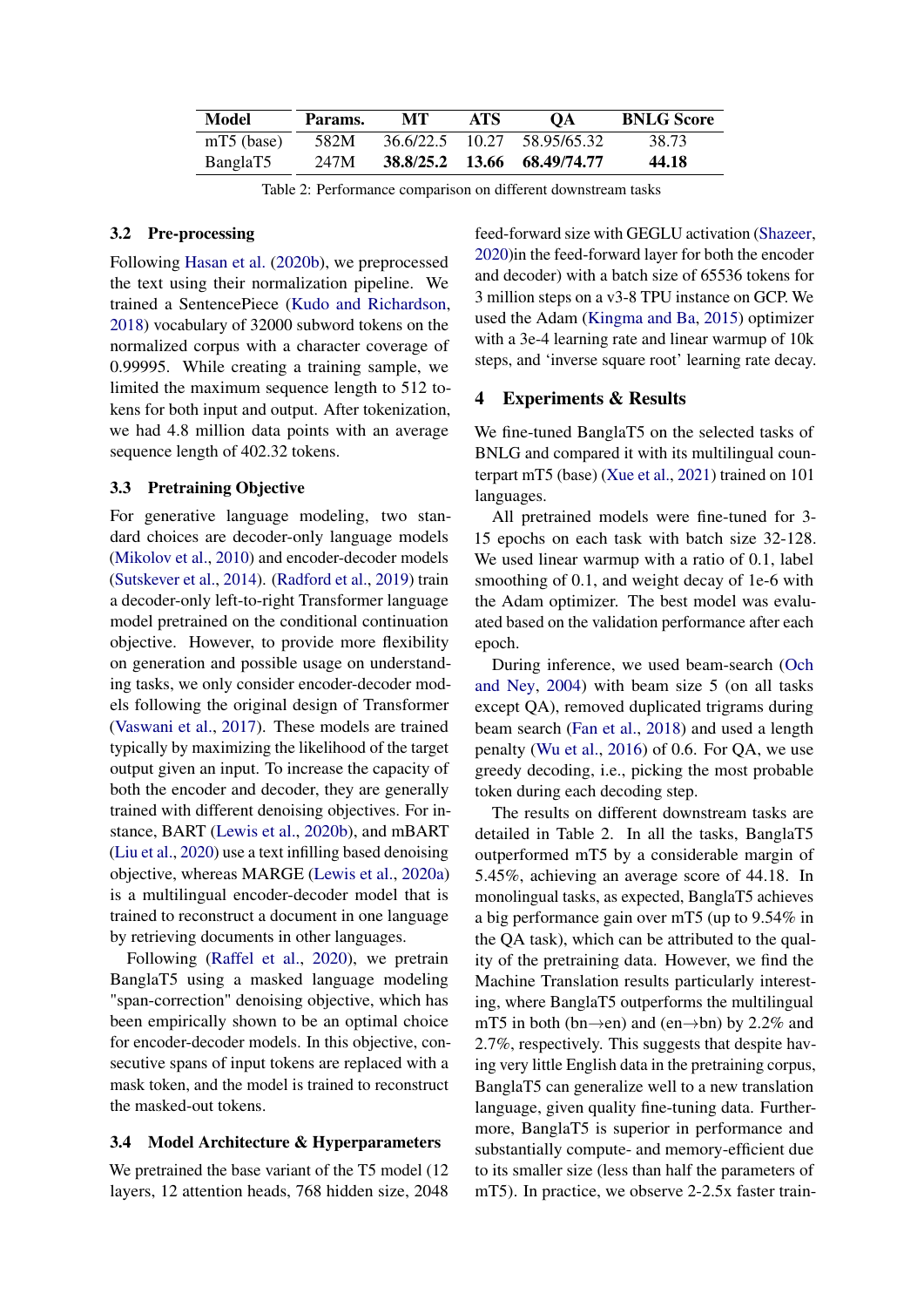ing and inference times with BanglaT5 compared to mT5.

## 5 Related Works

Pretrained models Natural language processing has witnessed a sea of change with the advent of pretrained language models like ULMfit [\(Howard](#page-4-10) [and Ruder,](#page-4-10) [2018\)](#page-4-10), ELMo [\(Peters et al.,](#page-5-10) [2018\)](#page-5-10), and most notably BERT [\(Devlin et al.,](#page-4-0) [2019\)](#page-4-0). These models achieved state-of-the-art results in many NLU benchmarks. Besides these NLU models, more and more pretraining-based models designed for NLG tasks have been proposed. [\(Rothe et al.,](#page-6-12) [2020\)](#page-6-12) adopt pretrained NLU model checkpoints for generative tasks. GPT-2 [\(Radford et al.,](#page-6-0) [2019\)](#page-6-0) and later GPT-3 [\(Brown et al.,](#page-3-3) [2020\)](#page-3-3) show that pretrained generative language models can perform remarkably well in zero-shot transfer tasks. More recently, [Qi et al.](#page-5-11) [\(2020\)](#page-5-11) proposed ProphetNet, which introduces the future n-gram prediction mechanism for language generation. [Dabre et al.](#page-4-11) [\(2022\)](#page-4-11) introduced IndicBART, which is pretrained on 11 Indic languages, including Bangla and English.

NLG Benchmarks Recently, there have been a lot of multi-task NLG benchmarks proposed to drive the progress of generalizable models. [Mous](#page-5-12)[sallem et al.](#page-5-12) [\(2020\)](#page-5-12) proposed BENG as a benchmarking platform for natural language generation and knowledge extraction system. GLGE [\(Liu](#page-5-13) [et al.,](#page-5-13) [2021\)](#page-5-13) is a similar benchmark with a different set of tasks and difficulty levels. However, these benchmarks are limited to English data only. [Gehrmann et al.](#page-4-1) [\(2021\)](#page-4-1) introduced the GEM benchmark for various tasks such as summarization [\(Hasan et al.,](#page-4-4) [2021b\)](#page-4-4), data-to-text generation [\(Nan](#page-5-14) [et al.,](#page-5-14) [2021\)](#page-5-14) across different languages. [Cahyaw](#page-3-4)[ijaya et al.](#page-3-4) [\(2021\)](#page-3-4) introduced different tasks and baseline models for 3 Indonesian languages. More recently, [\(Kumar et al.,](#page-4-12) [2022\)](#page-4-12) introduced Indic-NLG, a benchmark with five tasks spanning 11 Indic languages, including Bangla.

### 6 Conclusion & Future Works

A detailed review of recent literature reveals that NLP research in low-resource is lagging behind due to the lack of reliable benchmarks and datasets. To facilitate the development, evaluation, and comparison of new NLG models, we introduced a multi-task evaluation benchmark for Bangla NLG, a widely spoken yet low-resource language. We presented BanglaT5, a generalizable NLG model

in Bangla, setting new state-of-the-art results on all tasks with BanglaT5. We strongly believe that our contributions in this work will help Bangla NLP community benchmark NLG tasks more easily under a unified setup.

In future work, we plan to introduce new tasks to BNLG, such as personalized dialogue generation [\(Zhang et al.,](#page-6-13) [2018\)](#page-6-13), conversational questionanswering [\(Reddy et al.,](#page-6-14) [2019\)](#page-6-14), cross-lingual summarization [\(Hasan et al.,](#page-4-13) [2021a\)](#page-4-13). We will also add more recent multilingual models to our comparison to BanglaT5 such as mBART-50 [\(Tang et al.,](#page-6-15) [2020\)](#page-6-15) and DeltaLM [\(Ma et al.,](#page-5-15) [2021\)](#page-5-15).

#### References

- <span id="page-3-1"></span>Abhik Bhattacharjee, Tahmid Hasan, Wasi Ahmad Uddin, Kazi Mubasshir, Md. Saiful Islam, Anindya Iqbal, M. Sohel Rahman, and Rifat Shahriyar. 2022. [Banglabert: Lagnuage model pretraining and](https://arxiv.org/abs/2101.00204) [benchmarks for low-resource language understand](https://arxiv.org/abs/2101.00204)[ing evaluation in bangla.](https://arxiv.org/abs/2101.00204) In *Findings of the North American Chapter of the Association for Computational Linguistics: NAACL 2022*.
- <span id="page-3-0"></span>Prithwiraj Bhattacharjee, Avi Mallick, Md Saiful Islam, and Marium-E. Jannat. 2020. [Bengali abstractive](http://arxiv.org/abs/2012.01747) [news summarization\(bans\): A neural attention ap](http://arxiv.org/abs/2012.01747)[proach.](http://arxiv.org/abs/2012.01747) *CoRR*, abs/2012.01747.
- <span id="page-3-3"></span>Tom Brown, Benjamin Mann, Nick Ryder, Melanie Subbiah, Jared D Kaplan, Prafulla Dhariwal, Arvind Neelakantan, Pranav Shyam, Girish Sastry, Amanda Askell, Sandhini Agarwal, Ariel Herbert-Voss, Gretchen Krueger, Tom Henighan, Rewon Child, Aditya Ramesh, Daniel Ziegler, Jeffrey Wu, Clemens Winter, Chris Hesse, Mark Chen, Eric Sigler, Mateusz Litwin, Scott Gray, Benjamin Chess, Jack Clark, Christopher Berner, Sam McCandlish, Alec Radford, Ilya Sutskever, and Dario Amodei. 2020. [Language models are few-shot learners.](https://proceedings.neurips.cc/paper/2020/file/1457c0d6bfcb4967418bfb8ac142f64a-Paper.pdf) In *Advances in Neural Information Processing Systems*, volume 33, pages 1877–1901. Curran Associates, Inc.
- <span id="page-3-4"></span>Samuel Cahyawijaya, Genta Indra Winata, Bryan Wilie, Karissa Vincentio, Xiaohong Li, Adhiguna Kuncoro, Sebastian Ruder, Zhi Yuan Lim, Syafri Bahar, Masayu Khodra, Ayu Purwarianti, and Pascale Fung. 2021. [IndoNLG: Benchmark and resources](https://doi.org/10.18653/v1/2021.emnlp-main.699) [for evaluating Indonesian natural language genera](https://doi.org/10.18653/v1/2021.emnlp-main.699)[tion.](https://doi.org/10.18653/v1/2021.emnlp-main.699) In *Proceedings of the 2021 Conference on Empirical Methods in Natural Language Processing*, pages 8875–8898, Online and Punta Cana, Dominican Republic. Association for Computational Linguistics.
- <span id="page-3-2"></span>Jonathan H. Clark, Eunsol Choi, Michael Collins, Dan Garrette, Tom Kwiatkowski, Vitaly Nikolaev, and Jennimaria Palomaki. 2020. [TyDi QA: A bench](https://doi.org/10.1162/tacl_a_00317)[mark for information-seeking question answering in](https://doi.org/10.1162/tacl_a_00317)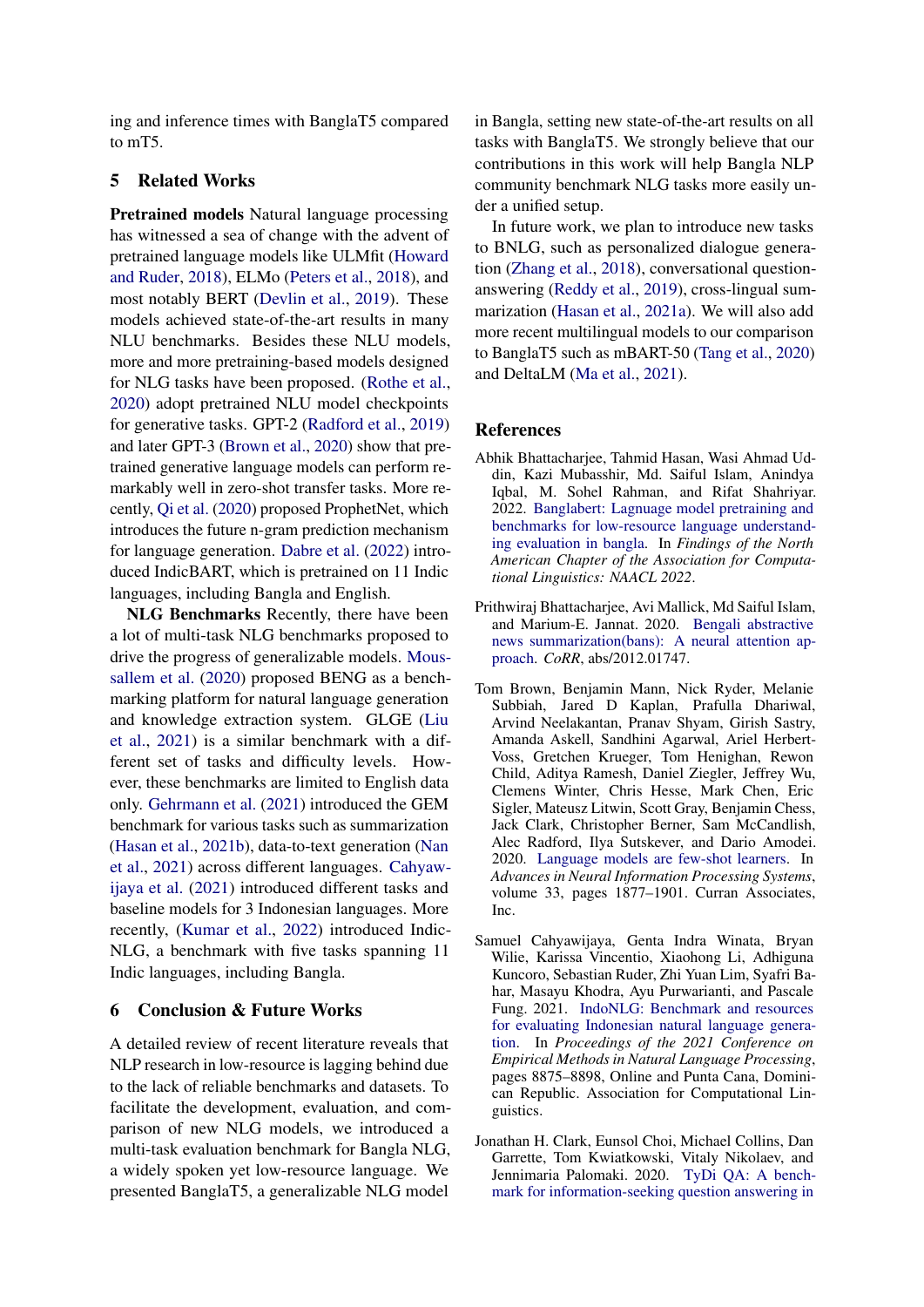[typologically diverse languages.](https://doi.org/10.1162/tacl_a_00317) *Transactions of the Association for Computational Linguistics*, 8:454– 470.

- <span id="page-4-11"></span>Raj Dabre, Himani Shrotriya, Anoop Kunchukuttan, Ratish Puduppully, Mitesh Khapra, and Pratyush Kumar. 2022. [IndicBART: A pre-trained model for](https://aclanthology.org/2022.findings-acl.145) [indic natural language generation.](https://aclanthology.org/2022.findings-acl.145) In *Findings of the Association for Computational Linguistics: ACL 2022*, pages 1849–1863, Dublin, Ireland. Association for Computational Linguistics.
- <span id="page-4-0"></span>Jacob Devlin, Ming-Wei Chang, Kenton Lee, and Kristina Toutanova. 2019. [BERT: Pre-training of](https://doi.org/10.18653/v1/N19-1423) [deep bidirectional transformers for language under](https://doi.org/10.18653/v1/N19-1423)[standing.](https://doi.org/10.18653/v1/N19-1423) In *Proceedings of the 2019 Conference of the North American Chapter of the Association for Computational Linguistics: Human Language Technologies, Volume 1 (Long and Short Papers)*, pages 4171–4186, Minneapolis, Minnesota. Association for Computational Linguistics.
- <span id="page-4-3"></span>Nobel Dhar, Gaurob Saha, Prithwiraj Bhattacharjee, Avi Mallick, and Md Saiful Islam. 2021. [Pointer](http://arxiv.org/abs/2111.10269) [over attention: An improved bangla text summa](http://arxiv.org/abs/2111.10269)[rization approach using hybrid pointer generator net](http://arxiv.org/abs/2111.10269)[work.](http://arxiv.org/abs/2111.10269) *CoRR*, abs/2111.10269.
- <span id="page-4-9"></span>Angela Fan, David Grangier, and Michael Auli. 2018. [Controllable abstractive summarization.](https://doi.org/10.18653/v1/W18-2706) In *Proceedings of the 2nd Workshop on Neural Machine Translation and Generation*, pages 45–54, Melbourne, Australia. Association for Computational Linguistics.
- <span id="page-4-1"></span>Sebastian Gehrmann, Tosin Adewumi, Karmanya Aggarwal, Pawan Sasanka Ammanamanchi, Anuoluwapo Aremu, Antoine Bosselut, Khyathi Raghavi Chandu, Miruna-Adriana Clinciu, Dipanjan Das, Kaustubh Dhole, Wanyu Du, Esin Durmus, Ondřej Dušek, Chris Chinenye Emezue, Varun Gangal, Cristina Garbacea, Tatsunori Hashimoto, Yufang Hou, Yacine Jernite, Harsh Jhamtani, Yangfeng Ji, Shailza Jolly, Mihir Kale, Dhruv Kumar, Faisal Ladhak, Aman Madaan, Mounica Maddela, Khyati Mahajan, Saad Mahamood, Bodhisattwa Prasad Majumder, Pedro Henrique Martins, Angelina McMillan-Major, Simon Mille, Emiel van Miltenburg, Moin Nadeem, Shashi Narayan, Vitaly Nikolaev, Andre Niyongabo Rubungo, Salomey Osei, Ankur Parikh, Laura Perez-Beltrachini, Niranjan Ramesh Rao, Vikas Raunak, Juan Diego Rodriguez, Sashank Santhanam, João Sedoc, Thibault Sellam, Samira Shaikh, Anastasia Shimorina, Marco Antonio Sobrevilla Cabezudo, Hendrik Strobelt, Nishant Subramani, Wei Xu, Diyi Yang, Akhila Yerukola, and Jiawei Zhou. 2021. [The GEM benchmark: Nat](https://doi.org/10.18653/v1/2021.gem-1.10)[ural language generation, its evaluation and metrics.](https://doi.org/10.18653/v1/2021.gem-1.10) In *Proceedings of the 1st Workshop on Natural Language Generation, Evaluation, and Metrics (GEM 2021)*, pages 96–120, Online. Association for Computational Linguistics.
- <span id="page-4-13"></span>Tahmid Hasan, Abhik Bhattacharjee, Wasi Uddin Ahmad, Yuan-Fang Li, Yong bin Kang, and Rifat Shahriyar. 2021a. [Crosssum: Beyond english](http://arxiv.org/abs/2112.08804)[centric cross-lingual abstractive text summarization](http://arxiv.org/abs/2112.08804) [for 1500+ language pairs.](http://arxiv.org/abs/2112.08804) *CoRR*, abs/2112.08804.
- <span id="page-4-4"></span>Tahmid Hasan, Abhik Bhattacharjee, Md. Saiful Islam, Kazi Mubasshir, Yuan-Fang Li, Yong-Bin Kang, M. Sohel Rahman, and Rifat Shahriyar. 2021b. [XL](https://doi.org/10.18653/v1/2021.findings-acl.413)[sum: Large-scale multilingual abstractive summa](https://doi.org/10.18653/v1/2021.findings-acl.413)[rization for 44 languages.](https://doi.org/10.18653/v1/2021.findings-acl.413) In *Findings of the Association for Computational Linguistics: ACL-IJCNLP 2021*, pages 4693–4703, Online. Association for Computational Linguistics.
- <span id="page-4-2"></span>Tahmid Hasan, Abhik Bhattacharjee, Kazi Samin, Masum Hasan, Madhusudan Basak, M. Sohel Rahman, and Rifat Shahriyar. 2020a. [Not low-resource any](https://doi.org/10.18653/v1/2020.emnlp-main.207)[more: Aligner ensembling, batch filtering, and new](https://doi.org/10.18653/v1/2020.emnlp-main.207) [datasets for Bengali-English machine translation.](https://doi.org/10.18653/v1/2020.emnlp-main.207) In *Proceedings of the 2020 Conference on Empirical Methods in Natural Language Processing (EMNLP)*, pages 2612–2623, Online. Association for Computational Linguistics.
- <span id="page-4-5"></span>Tahmid Hasan, Abhik Bhattacharjee, Kazi Samin, Masum Hasan, Madhusudan Basak, M. Sohel Rahman, and Rifat Shahriyar. 2020b. [Not low-resource any](https://doi.org/10.18653/v1/2020.emnlp-main.207)[more: Aligner ensembling, batch filtering, and new](https://doi.org/10.18653/v1/2020.emnlp-main.207) [datasets for Bengali-English machine translation.](https://doi.org/10.18653/v1/2020.emnlp-main.207) In *Proceedings of the 2020 Conference on Empirical Methods in Natural Language Processing (EMNLP)*, pages 2612–2623, Online. Association for Computational Linguistics.
- <span id="page-4-10"></span>Jeremy Howard and Sebastian Ruder. 2018. [Universal](https://doi.org/10.18653/v1/P18-1031) [language model fine-tuning for text classification.](https://doi.org/10.18653/v1/P18-1031) In *Proceedings of the 56th Annual Meeting of the Association for Computational Linguistics (Volume 1: Long Papers)*, pages 328–339, Melbourne, Australia. Association for Computational Linguistics.
- <span id="page-4-8"></span>Diederik P. Kingma and Jimmy Ba. 2015. [Adam: A](http://arxiv.org/abs/1412.6980) [method for stochastic optimization.](http://arxiv.org/abs/1412.6980) In *3rd International Conference on Learning Representations, ICLR 2015, San Diego, CA, USA, May 7-9, 2015, Conference Track Proceedings*.
- <span id="page-4-6"></span>Taku Kudo and John Richardson. 2018. [SentencePiece:](https://doi.org/10.18653/v1/D18-2012) [A simple and language independent subword tok](https://doi.org/10.18653/v1/D18-2012)[enizer and detokenizer for neural text processing.](https://doi.org/10.18653/v1/D18-2012) In *Proceedings of the 2018 Conference on Empirical Methods in Natural Language Processing: System Demonstrations*, pages 66–71, Brussels, Belgium. Association for Computational Linguistics.
- <span id="page-4-12"></span>Aman Kumar, Himani Shrotriya, Prachi Sahu, Raj Dabre, Ratish Puduppully, Anoop Kunchukuttan, Amogh Mishra, Mitesh M. Khapra, and Pratyush Kumar. 2022. [Indicnlg suite: Multilingual datasets](https://doi.org/10.48550/ARXIV.2203.05437) [for diverse nlg tasks in indic languages.](https://doi.org/10.48550/ARXIV.2203.05437)
- <span id="page-4-7"></span>Mike Lewis, Marjan Ghazvininejad, Gargi Ghosh, Armen Aghajanyan, Sida Wang, and Luke Zettlemoyer.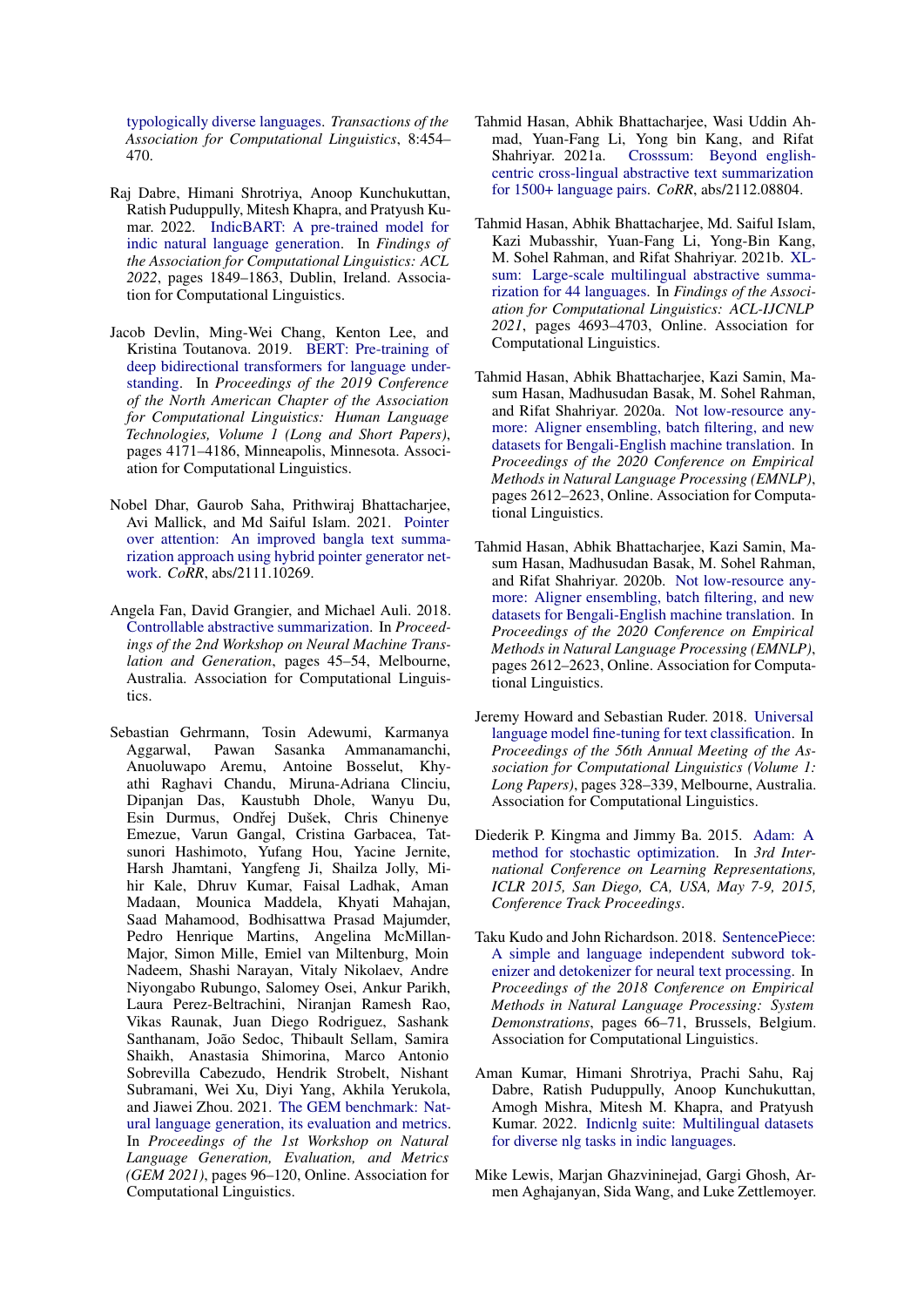2020a. Pre-training via paraphrasing. In *Proceedings of the 34th International Conference on Neural Information Processing Systems*, NIPS'20, Red Hook, NY, USA. Curran Associates Inc.

- <span id="page-5-7"></span>Mike Lewis, Yinhan Liu, Naman Goyal, Marjan Ghazvininejad, Abdelrahman Mohamed, Omer Levy, Veselin Stoyanov, and Luke Zettlemoyer. 2020b. [BART: Denoising sequence-to-sequence](https://doi.org/10.18653/v1/2020.acl-main.703) [pre-training for natural language generation, trans](https://doi.org/10.18653/v1/2020.acl-main.703)[lation, and comprehension.](https://doi.org/10.18653/v1/2020.acl-main.703) In *Proceedings of the 58th Annual Meeting of the Association for Computational Linguistics*, pages 7871–7880, Online. Association for Computational Linguistics.
- <span id="page-5-4"></span>Chin-Yew Lin. 2004. [ROUGE: A package for auto](https://aclanthology.org/W04-1013)[matic evaluation of summaries.](https://aclanthology.org/W04-1013) In *Text Summarization Branches Out*, pages 74–81, Barcelona, Spain. Association for Computational Linguistics.
- <span id="page-5-13"></span>Dayiheng Liu, Yu Yan, Yeyun Gong, Weizhen Qi, Hang Zhang, Jian Jiao, Weizhu Chen, Jie Fu, Linjun Shou, Ming Gong, Pengcheng Wang, Jiusheng Chen, Daxin Jiang, Jiancheng Lv, Ruofei Zhang, Winnie Wu, Ming Zhou, and Nan Duan. 2021. [GLGE: A](https://doi.org/10.18653/v1/2021.findings-acl.36) [new general language generation evaluation bench](https://doi.org/10.18653/v1/2021.findings-acl.36)[mark.](https://doi.org/10.18653/v1/2021.findings-acl.36) In *Findings of the Association for Computational Linguistics: ACL-IJCNLP 2021*, pages 408– 420, Online. Association for Computational Linguistics.
- <span id="page-5-8"></span>Yinhan Liu, Jiatao Gu, Naman Goyal, Xian Li, Sergey Edunov, Marjan Ghazvininejad, Mike Lewis, and Luke Zettlemoyer. 2020. [Multilingual denoising](https://doi.org/10.1162/tacl_a_00343) [pre-training for neural machine translation.](https://doi.org/10.1162/tacl_a_00343) *Transactions of the Association for Computational Linguistics*, 8:726–742.
- <span id="page-5-0"></span>Yinhan Liu, Myle Ott, Naman Goyal, Jingfei Du, Mandar Joshi, Danqi Chen, Omer Levy, Mike Lewis, Luke Zettlemoyer, and Veselin Stoyanov. 2019. [Roberta: A robustly optimized bert pretraining ap](https://arxiv.org/abs/1907.11692)[proach.](https://arxiv.org/abs/1907.11692) *arXiv preprint arXiv:1907.11692*.
- <span id="page-5-5"></span>Alexandra Luccioni and Joseph Viviano. 2021. [What's](https://doi.org/10.18653/v1/2021.acl-short.24) [in the box? an analysis of undesirable content in](https://doi.org/10.18653/v1/2021.acl-short.24) [the Common Crawl corpus.](https://doi.org/10.18653/v1/2021.acl-short.24) In *Proceedings of the 59th Annual Meeting of the Association for Computational Linguistics and the 11th International Joint Conference on Natural Language Processing (Volume 2: Short Papers)*, pages 182–189, Online. Association for Computational Linguistics.
- <span id="page-5-15"></span>Shuming Ma, Li Dong, Shaohan Huang, Dongdong Zhang, Alexandre Muzio, Saksham Singhal, Hany Hassan Awadalla, Xia Song, and Furu Wei. 2021. [Deltalm: Encoder-decoder pre-training](http://arxiv.org/abs/2106.13736) [for language generation and translation by aug](http://arxiv.org/abs/2106.13736)[menting pretrained multilingual encoders.](http://arxiv.org/abs/2106.13736) *CoRR*, abs/2106.13736.
- <span id="page-5-6"></span>Tomas Mikolov, Martin Karafiát, Lukas Burget, Jan Cernockỳ, and Sanjeev Khudanpur. 2010. Recurrent neural network based language model. In *Interspeech*, volume 2, pages 1045–1048. Makuhari.
- <span id="page-5-12"></span>Diego Moussallem, Paramjot Kaur, Thiago Ferreira, Chris van der Lee, Anastasia Shimorina, Felix Conrads, Michael Röder, René Speck, Claire Gardent, Simon Mille, Nikolai Ilinykh, and Axel-Cyrille Ngonga Ngomo. 2020. [A general benchmarking](https://aclanthology.org/2020.webnlg-1.3) [framework for text generation.](https://aclanthology.org/2020.webnlg-1.3) In *Proceedings of the 3rd International Workshop on Natural Language Generation from the Semantic Web (WebNLG+)*, pages 27–33, Dublin, Ireland (Virtual). Association for Computational Linguistics.
- <span id="page-5-1"></span>Mohammad Abdullah Al Mumin, Md Hanif Seddiqui, Muhammed Zafar Iqbal, and Mohammed Jahirul Islam. 2019a. [Neural machine translation for low](https://doi.org/10.3844/jcssp.2019.1627.1637)[resource english-bangla.](https://doi.org/10.3844/jcssp.2019.1627.1637) *Journal of Computer Science*, 15(11):1627–1637.
- <span id="page-5-2"></span>Mohammad Abdullah Al Mumin, Md Hanif Seddiqui, Muhammed Zafar Iqbal, and Mohammed Jahirul Islam. 2019b. [shu-torjoma: An english-bangla statis](https://doi.org/10.3844/jcssp.2019.1022.1039)[tical machine translation system.](https://doi.org/10.3844/jcssp.2019.1022.1039) *Journal of Computer Science*, 15(7):1022–1039.
- <span id="page-5-14"></span>Linyong Nan, Dragomir Radev, Rui Zhang, Amrit Rau, Abhinand Sivaprasad, Chiachun Hsieh, Xiangru Tang, Aadit Vyas, Neha Verma, Pranav Krishna, Yangxiaokang Liu, Nadia Irwanto, Jessica Pan, Faiaz Rahman, Ahmad Zaidi, Mutethia Mutuma, Yasin Tarabar, Ankit Gupta, Tao Yu, Yi Chern Tan, Xi Victoria Lin, Caiming Xiong, Richard Socher, and Nazneen Fatema Rajani. 2021. [DART:](https://doi.org/10.18653/v1/2021.naacl-main.37) [Open-domain structured data record to text genera](https://doi.org/10.18653/v1/2021.naacl-main.37)[tion.](https://doi.org/10.18653/v1/2021.naacl-main.37) In *Proceedings of the 2021 Conference of the North American Chapter of the Association for Computational Linguistics: Human Language Technologies*, pages 432–447, Online. Association for Computational Linguistics.
- <span id="page-5-9"></span>Franz Josef Och and Hermann Ney. 2004. The alignment template approach to statistical machine translation. *Computational linguistics*, 30(4):417–449.
- <span id="page-5-10"></span>Matthew Peters, Mark Neumann, Mohit Iyyer, Matt Gardner, Christopher Clark, Kenton Lee, and Luke Zettlemoyer. 2018. [Deep contextualized word rep](https://doi.org/10.18653/v1/N18-1202)[resentations.](https://doi.org/10.18653/v1/N18-1202) In *Proceedings of the 2018 Conference of the North American Chapter of the Association for Computational Linguistics: Human Language Technologies, Volume 1 (Long Papers)*, pages 2227–2237, New Orleans, Louisiana. Association for Computational Linguistics.
- <span id="page-5-3"></span>Matt Post. 2018. [A call for clarity in reporting BLEU](https://doi.org/10.18653/v1/W18-6319) [scores.](https://doi.org/10.18653/v1/W18-6319) In *Proceedings of the Third Conference on Machine Translation: Research Papers*, pages 186– 191, Brussels, Belgium. Association for Computational Linguistics.
- <span id="page-5-11"></span>Weizhen Qi, Yu Yan, Yeyun Gong, Dayiheng Liu, Nan Duan, Jiusheng Chen, Ruofei Zhang, and Ming Zhou. 2020. [ProphetNet: Predicting future n-gram](https://doi.org/10.18653/v1/2020.findings-emnlp.217) [for sequence-to-SequencePre-training.](https://doi.org/10.18653/v1/2020.findings-emnlp.217) In *Findings of the Association for Computational Linguistics: EMNLP 2020*, pages 2401–2410, Online. Association for Computational Linguistics.